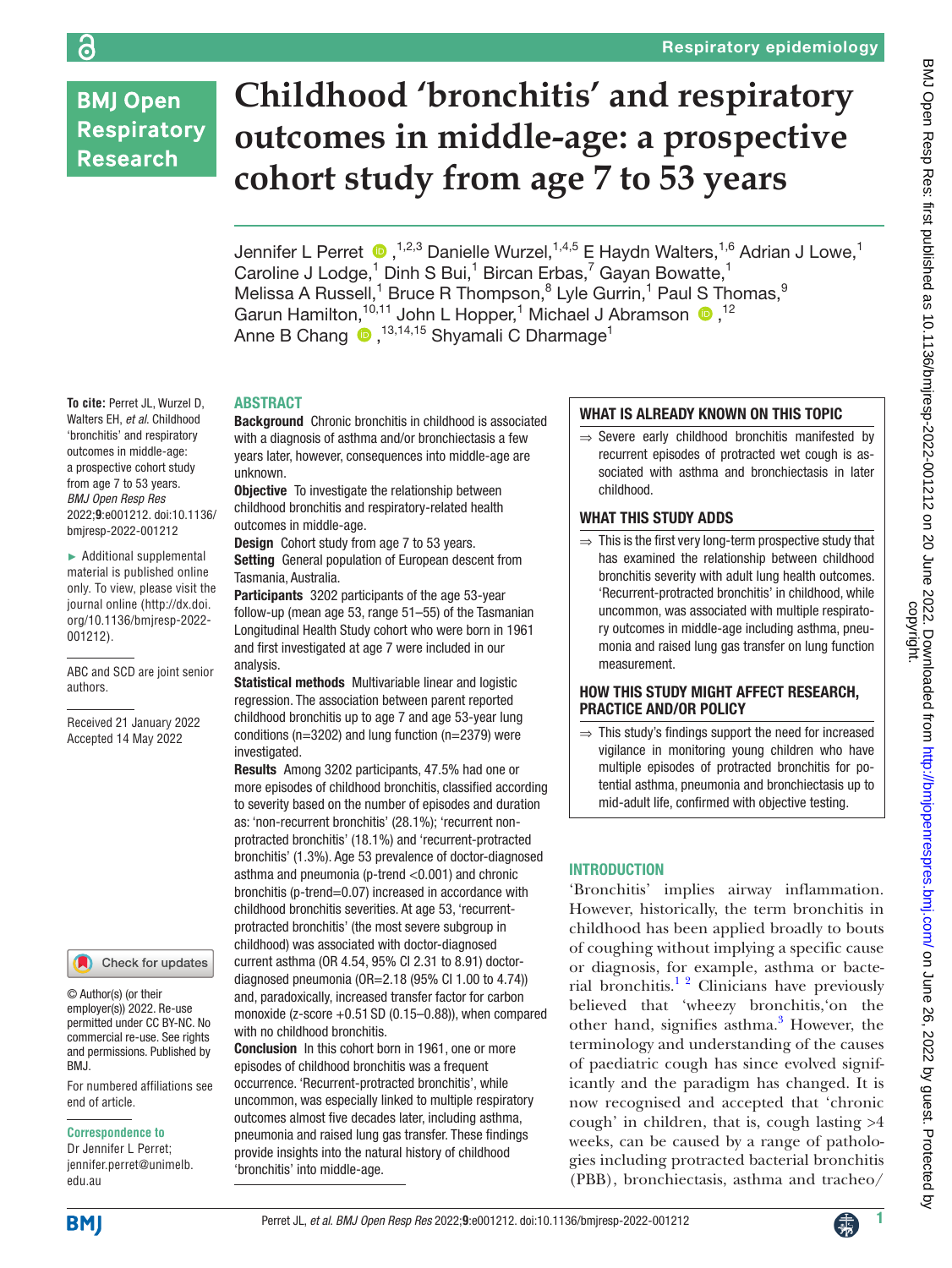bronchomalacia. Furthermore, wheeze and cough can be common to all of these conditions. $34$ 

PBB, also known as chronic bacterial bronchitis, is recognised as a discrete diagnostic entity by Respiratory Societies across Europe,<sup>[5](#page-10-2)</sup> the USA<sup>[6](#page-10-3)</sup> and Australia/New Zealand. PBB is defined as presence of a chronic 'wet' cough that lasts 1month or more and resolves with 2–4 weeks of appropriate antibiotic therapy, in the absence of indicators to suggest another cause for the cough.<sup>78</sup> Prospective paediatric cohort studies have described a link between PBB and both bronchiectasis and asthma, with 27% of children with PBB having an asthma pheno-type 5 years later<sup>[9](#page-10-5)</sup> and  $8\%$ -10% having bronchiectasis within  $2-5$  years.<sup>9 10</sup> Whether chronic bronchitis (CB) in childhood is associated with poor lung health in adulthood is unknown and represents an important research priority, with potential to improve outcomes through earlier recognition and management.<sup>5</sup>

Longitudinal cohort studies from early life to adulthood have provided important insights into lung disease development $\frac{11}{11}$  and are closing the gap in understanding between paediatric and adult respiratory medicine.<sup>1</sup> While several studies have supported the role of early life exposures in adult lung function deficits and chronic obstructive pulmonary disease  $(COPD)$ , <sup>13–18</sup> the early origins of adult chronic productive cough (or CB) remain poorly understood and sparsely studied.<sup>[19](#page-10-9)</sup>

Using population-based data from our Tasmanian Longitudinal Health Study (TAHS) longitudinal cohort, we aimed to investigate trends and associations between bronchitis severity at age 7 in childhood and respiratory health outcomes of asthma, CB, pneumonia and lung function in middle-age at age 53.

## **METHODS**

#### Study design and population

Our study sample included participants of the TAHS cohort (1968–2016) who took part in the original assessments at age 7 and were followed up at the mean age of 53 years (details published elsewhere<sup>18 20–22</sup>). Tasmania is an island State of Australia located 240km to the south of the Australian mainland, which is the least populated and marginally the poorest state by gross product per capita, with relatively high rates of smoking and historically, less accessible healthcare facilities for a developed country. Briefly, this population-based cohort of participants essentially from European descent were born in 1961 and first studied including retrospective questionnaire data in 1968 (aged 6–7 years, n=8583), was retraced (n=7312) and resurveyed by a postal survey questionnaire in 2004 at mean age 43 years (n=5729) with further clinical testing. Subsequently, 6127 (71.4%) of the full original cohort were retraced and invited to participate in a clinical follow-up between 2012 and 2016. At mean age=53, 3609 (58.9%) respondents completed the questionnaire and 2719 (43.9%) underwent lung function testing including prebronchodilator/postbronchodilator



<span id="page-1-0"></span>Figure 1 TAHS participants 1968–2016 study participants were those who attended both the 7 and 53years follow-up visits and had complete questionnaire data and technically acceptable lung function measurements. Regression numbers varied with each outcome (n=3062–3196)†‡. post-BD, post-bronchodilator; TAHS, Tasmanian Longitudinal Health Study; T<sub>L</sub>co, transfer factor for carbon monoxide of the lung.

spirometry and lung gas transfer measurements, on average 46years later [\(figure](#page-1-0) 1). To minimise lost to follow-up, methods of tracing included computer linkage to the National Death Index, Commonwealth Electoral Roll, Medicare database, Tasmanian marriage records,<sup>23</sup> and via siblings and parents who were also part of the original 1968 survey, and multiple attempts at contacting participants may have been required. Over 70% of the original participants still resided in Tasmania, with migration mainly to the East Coast of Australia and fewer than 0.5% now living overseas.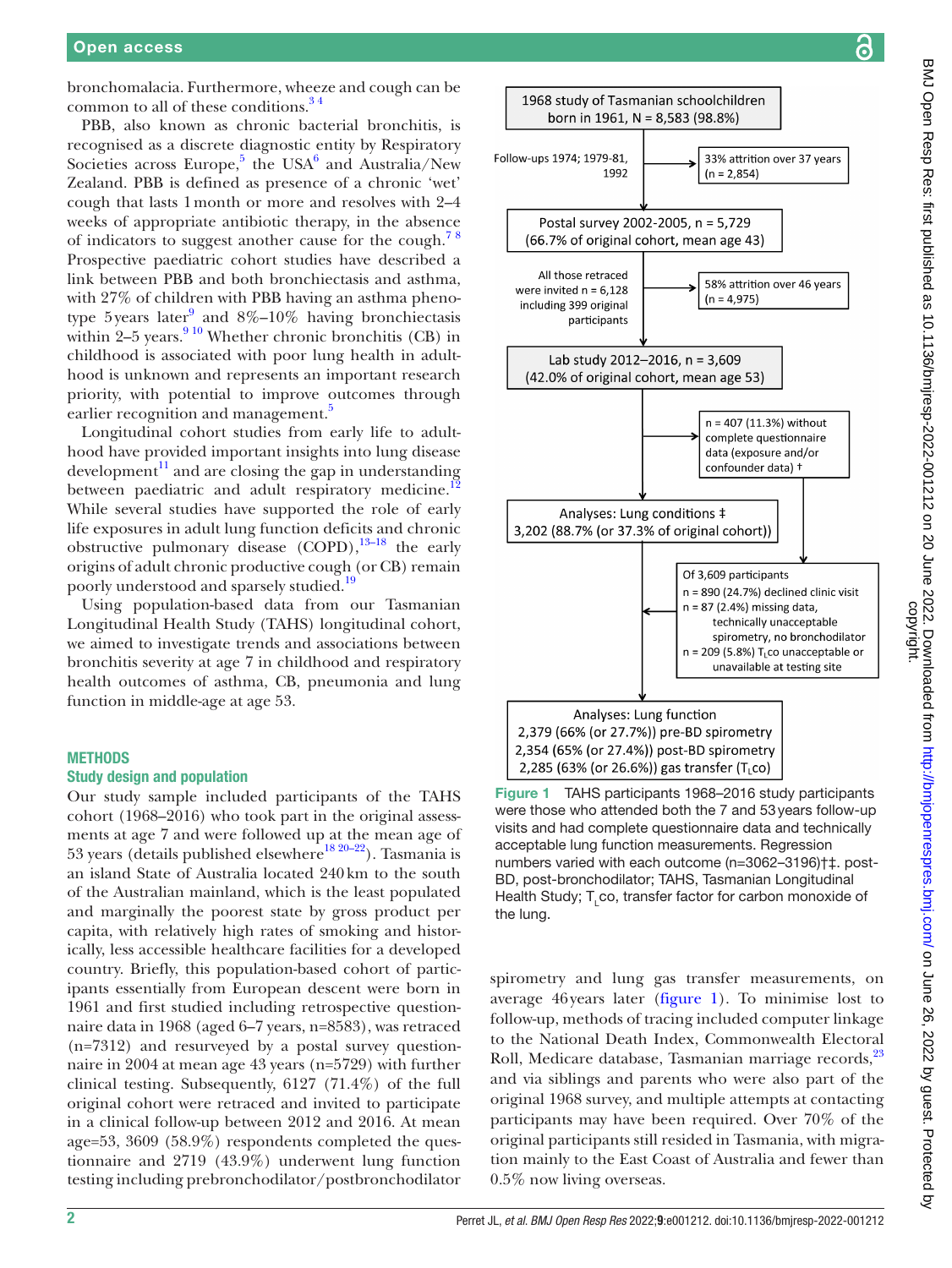# Data collection methods

Details of lung function testing have been described<sup>[22](#page-10-12)</sup> and summarised in [online supplemental methods E1a.](https://dx.doi.org/10.1136/bmjresp-2022-001212) Lung function testing was standardised across testing sites in accordance with the 2005 American Thoracic Society/ European Respiratory Society (ATS/ERS) standards.[24 25](#page-10-13) For this analysis, lung function data at age 7 and 53 years were converted to z-scores (ie, SD or SD units) using established standard reference values. $26\frac{27}{12}$  Airflow obstruction was defined by forced expiratory volume in 1 s  $(FEV_1)/$  forced vital capacity (FVC) < lower limit of normal (LLN), and spirometric restriction by post-BD FVC <LLN and  $\text{FEV}_1/\text{FVC} \geq \text{LLN}$ .

#### Definition

#### **Exposure**

Childhood bronchitis (or 'wet' cough as current clinical definitions) was defined by an affirmative response by parents/guardian to the 1968 survey question by age 7: 'Has he/she at any time in his/her life suffered from attacks of bronchitis or attacks of cough with sputum (phlegm) in the chest ('loose' or 'rattly' cough)?'. Based on the number of episodes and duration of attacks, those with childhood bronchitis was divided into three severity groups based on predetermined categories at the time of the 1968 survey: the non-recurrent subgroup had between one and five episodes only of any duration; the recurrent group had  $\geq 6$  episodes lasting  $\lt 1$  month on average; and the recurrent-protracted subgroup had either 'continuous' symptoms or ≥6 episodes each lasting an average of a month or more.

#### **Outcomes**

Adult lung conditions, current CB, which was a subset of those reporting ever-CB, was defined by the presence of a 'usual' cough with sputum (phlegm) for at least 3 months for the last two consecutive years at age 53. Asthma current at age 53 was defined by a past doctor diagnosis of asthma associated with asthma-like symptoms, asthma medication use and/or related healthcare utilisation within 12 months prior to testing.

[Online supplemental methods E1b](https://dx.doi.org/10.1136/bmjresp-2022-001212) provides further details for the exposure, other outcomes, confounders and effect modifier/s.

#### Statistical methods

Analyses were carried out using Stata (V.16, Stata). Our exposure, CB, included four categories as defined above, that is, no CB, non-recurrent bronchitis, recurrent nonprotracted bronchitis, and recurrent-protracted bronchitis. Univariable trends of continuous/categorical respiratory outcomes were examined across these ordered categories (non-parametric trend tests (nptrend) $28/$ univariable logistic regression, respectively). This latter trend estimate approach assumes the relationship between the exposure expressed as an ordered variable

attached to numerical values is linearly related to the outcome.

Using complete cases, multivariable linear and logistic regression were used to examine associations between CB and with continuous and categorical respiratory outcomes respectively. For the lung function outcomes, the regression coefficients represented the associations between exposure categories and lung function values expressed as z-scores (SD units) which accounted for age, sex and height (online supplemental methods  $E2a$ ).<sup>[26 27](#page-10-14)</sup>

We chose 'no childhood bronchitis' as the reference exposure category so differences between categories of childhood bronchitis severity were only relative to the reference group and not compared directly. To interpret differences between childhood bronchitis categories, the absolute numbers of participants estimated to have the lung condition at age 53 were calculated using the 'margins' command following the syntax for the separate multivariable regression analyses.

Informed by conceptualising the models using a directed acyclic graph,<sup>29 30</sup> regression models were adjusted for paternal occupation, parental bronchitis, rurality of primary school, number of siblings and parental smoking when participants were aged 7, plus male/female for the non-lung function analyses [\(online](https://dx.doi.org/10.1136/bmjresp-2022-001212) [supplemental methods E1b and E2b\)](https://dx.doi.org/10.1136/bmjresp-2022-001212).

Childhood asthma, pneumonia-pleurisy and pre-BD  ${\rm FEV}_1$  at 7 years (ie, non-discriminatory for obstructive and restrictive lung function deficits) partly mediated relationships of corresponding adult outcomes as per causal mediation analyses [\(online supplemental methods E2c,](https://dx.doi.org/10.1136/bmjresp-2022-001212) [table E1\)](https://dx.doi.org/10.1136/bmjresp-2022-001212), thus were not included as model covariates. Mediation by  $\text{FEV}_1/\text{FVC}$  was possible but was not additionally performed. As childhood asthma/wheezing, eversmoking and participant sex could plausibly strengthen the exposure/outcome relationships, corresponding interaction terms were used for the following reasons: to exclude the possibility that adult asthma was only related to participants who also wheezed in childhood; to assess whether the association with adult CB was related to adult cigarette smoking; and, because of known sex differences in lung function and asthma development. Sensitivity analyses that excluded participants who self-recalled asthma-ever and doctor-diagnosed pneumonia-ever before age 7 were performed (referred to as 'recalled' asthma and pneumonia, respectively).

A cut-off of p<0.10 for interactions was used to assess for effect modification as this was a low powered statistical test. A z-score of  $>0.5SD^{27}$  and absolute increase in  $FEV<sub>1</sub>$  of 200 mL and 12% post-BD were considered clinically significant.<sup>31</sup>

#### Patient and public involvement

Patients, TAHS participants or the public were not involved in the design, or conduct, or reporting, or dissemination plans of our research.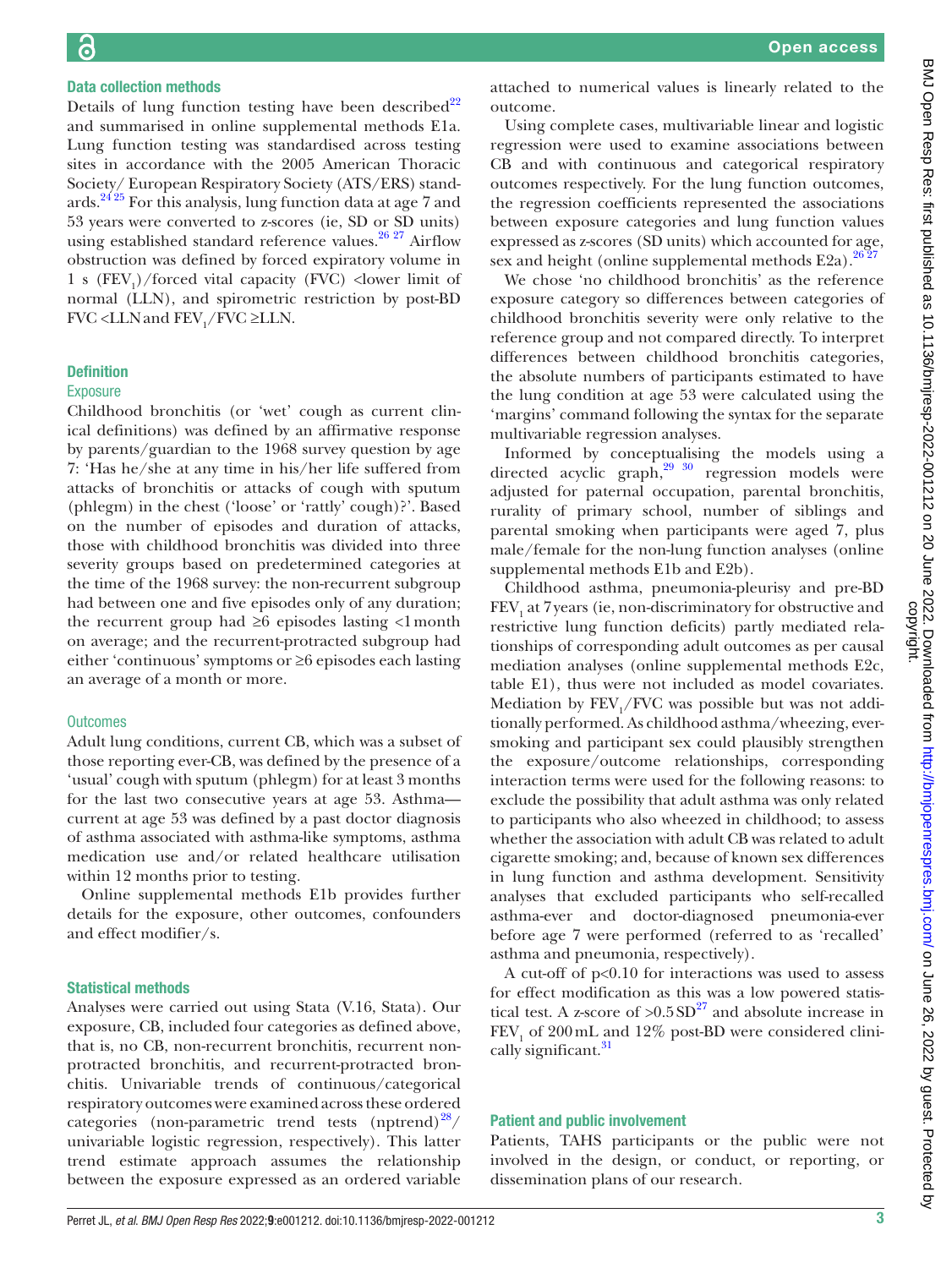<span id="page-3-0"></span>Table 1 Sociodemographic and clinical characteristics at age 7 of the middle-aged TAHS participants who formed the study sample for the current analysis

|                                                     | TAHS participants attending follow-up at age 53 (N=3202 (%))* |                                          |                                                   |                                                |                |
|-----------------------------------------------------|---------------------------------------------------------------|------------------------------------------|---------------------------------------------------|------------------------------------------------|----------------|
|                                                     |                                                               | Chronic bronchitis groups at age 7 years |                                                   |                                                |                |
| <b>Childhood clinical</b><br>characteristic in 1968 | <b>None (n=1680)</b><br>$(52.5\%)$                            | Non-recurrent<br>$(n=902 (28.1%)$        | Recurrent, non-<br>protracted<br>$(n=578(18.1\%)$ | <b>Recurrent-protracted</b><br>$(n=42 (1.3\%)$ | <b>P</b> trend |
| Age (years, SD)                                     | 6.50(0.3)                                                     | 6.51(0.3)                                | 6.50(0.3)                                         | 6.54(0.3)                                      | 0.659          |
| Sex (% male)                                        | 796 (47)                                                      | 432 (48)                                 | 327 (56)                                          | 23 (55)                                        | 0.004          |
| Familial bronchitic<br>symptoms                     |                                                               |                                          |                                                   |                                                |                |
| One parent only                                     | 428 (25)                                                      | 317 (35)                                 | 258(45)                                           | 23(55)                                         | < 0.001        |
| Both parents                                        | 30(1.8)                                                       | 40(4.4)                                  | 47(8.1)                                           | 5(12)                                          | < 0.001        |
| ≥3 Siblings, of any age                             | 796 (47)                                                      | 366 (41)                                 | 211 (36)                                          | 15 (36)                                        | < 0.001        |
| Mother who regularly<br>smoked                      | 539 (32)                                                      | 313(35)                                  | 217(37)                                           | 13(31)                                         | 0.027          |
| >5 cigarettes/day                                   | 436 (26)                                                      | 257 (29)                                 | 184 (32)                                          | 7(17)                                          | 0.040          |
| Father who regularly<br>smoked                      | 1003 (60)                                                     | 501 (56)                                 | 351(61)                                           | 27(64)                                         | 0.987          |
| >5 cigarettes/day                                   | 882 (52)                                                      | 445 (49)                                 | 313(54)                                           | 24(57)                                         | 0.694          |
| Paternal occupation                                 | $\overline{\phantom{0}}$                                      |                                          |                                                   | $\overline{\phantom{m}}$                       |                |
| <b>Highest SES</b>                                  | 401 (24)                                                      | 237 (27)                                 | 150 (26)                                          | 7(17)                                          | 0.118          |
| <b>Lowest SES</b>                                   | 212(13)                                                       | 89 (9.8)                                 | 73 (13)                                           | 6(15)                                          | 0.196          |
| Remote rurality of school                           | 60(3.6)                                                       | 20(2.2)                                  | 16(2.8)                                           | 0(0)                                           | 0.086          |
| Asthma/wheezing-ever                                | 92(5.5)                                                       | 166 (18)                                 | 269 (46)                                          | 25(60)                                         | < 0.001        |
| >5 episodes                                         | 26(1.6)                                                       | 27(3.0)                                  | 208 (36)                                          | 17(44)                                         | < 0.001        |
| Childhood infections                                |                                                               |                                          |                                                   |                                                |                |
| Pneumonia and/or<br>pleurisy                        | 108(6.5)                                                      | 153(17)                                  | 151 (26)                                          | 16 (38)                                        | < 0.001        |
| Measles (non-immunised) 1154 (69)                   |                                                               | 623 (69)                                 | 379 (65)                                          | 32 (76)                                        | 0.423          |
| Pertussis (non-<br>immunised)                       | 30(1.7)                                                       | 14(1.6)                                  | 7(1.2)                                            | 0(0)                                           | 0.220          |
| Pertussis (immunised)                               | 90(5.3)                                                       | 79 (8.8)                                 | 42(7.3)                                           | 4(9.5)                                         | 0.050          |

\*Percentages in brackets compares the prevalence between childhood bronchitis groups.

SES, socioeconomic status; TAHS, Tasmanian Longitudinal Health Study.

#### RESULTS

#### Childhood sociodemographic and clinical characteristics

Among 3202 participants who had complete questionnaire data when aged 53, 47.5% had one or more episodes of childhood bronchitis ([table](#page-3-0) 1). The prevalence of nonrecurrent and recurrent but non-protracted bronchitis was 28.1% (95% CI 26.6% to 29.7%) and 18.1% (95% CI 16.7% to 19.4%), respectively. The prevalence of 1.31% (95% CI 0.94% to 1.77%) for recurrent-protracted bronchitis was similar to that of the 2379 participants with complete lung function data (1.18% (95% CI 0.78% to 1.70%), [online supplemental table E2](https://dx.doi.org/10.1136/bmjresp-2022-001212)) and the original 1968 cohort (1.21% (95% CI 0.98% to 1.47%), where  $n=101$  of  $n=8583 = 1.18\%$ ).

Minor differences in baseline characteristics at age 7 for those who did not participate in the subsequent

follow-up and/or who had missing data at age 53 were seen, namely males of lower socioeconomic status were less likely to have data available [\(online supplemental](https://dx.doi.org/10.1136/bmjresp-2022-001212) [results E1, table E2a\)](https://dx.doi.org/10.1136/bmjresp-2022-001212). The differences between exposure groups and subsequent participation were also only modest, especially for the recurrent-protracted subgroup for which the percentages participating and not participating varied between 1.2% and 1.3%. There was little difference in the prevalence of doctor-diagnosed asthma as a proxy outcome at mean age 43 years, and the reduced participation by those with self-reported CB was not significant [\(online supplemental table E2b\)](https://dx.doi.org/10.1136/bmjresp-2022-001212).

At age 7, participants with recurrent childhood bronchitis, with or without protracted episodes, were more likely to be male [\(table](#page-3-0) 1). Children with a history of bronchitis trended to have fewer siblings and fewer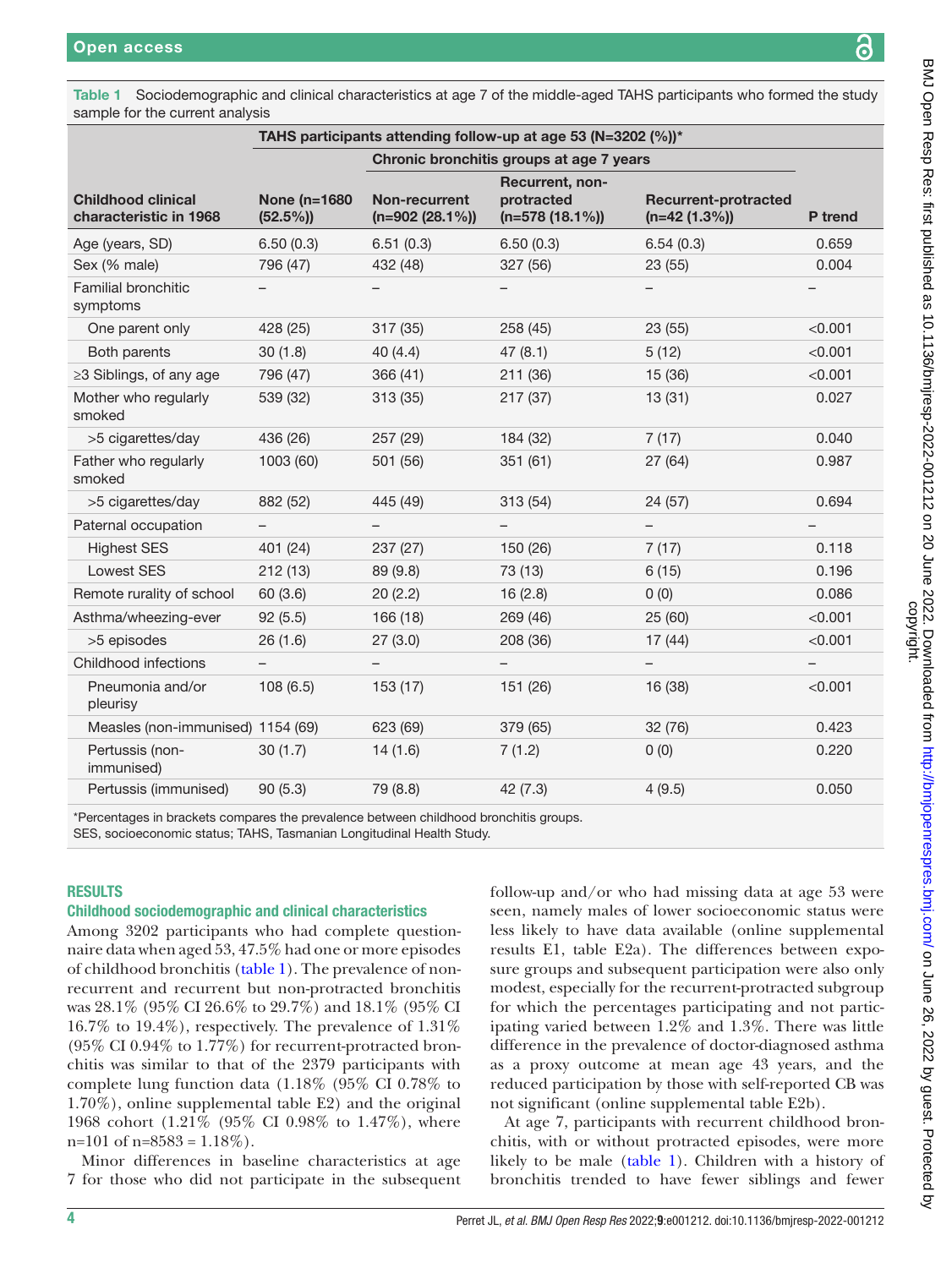mothers of the recurrent-protracted group smoked regularly. Positive trends were seen across the childhood bronchitis severity subgroups with regard to an increasing prevalence of parental bronchitis and/or symptoms, coexistent asthma/wheezing (ever and recurrent) and doctor-diagnosed pneumonia and/or pleurisy  $(p$ -trend < 0.001, [table](#page-3-0) 1).

#### Middle-age sociodemographic and clinical characteristics

Similar positive trends across the childhood bronchitis severity subgroups were observed between and the actual and estimated prevalence of asthma-ever, current asthma and pneumonia-ever by middle-age (p-trend  $\langle 0.001,$ tables [2 and 3](#page-5-0), respectively). While the proportions of usual cough, usual phlegm at age 53 were higher in the recurrent-protracted group, trends did not attain statistical significance. Nevertheless, the prevalence for current CB was 2.4-fold higher in this severe compared with the no childhood bronchitis subgroup  $(12.0\%$ compared with 5.0%, respectively, p-trend=0.07).

The prevalence of current smoking in individuals at age 53 was similar across childhood subgroups (~17%), although a disproportionately high percentage of participants in the recurrent-protracted group had ever-smoked (83% compared with ≤60%, [table](#page-5-0) 2). Clear positive trends across childhood bronchitis severity-subgroups were also seen for transfer factor of the lung for carbon monoxide  $(T_{\rm c}$  co) and its coefficient (Kco) with a modest inverse trend for alveolar volume. There were similar trends for lower pre- and post-bronchodilator  $\operatorname{FEV}_1$  and  $\text{FEV}_1/\text{FVC}$  at age 53(p-trend between 0.005 and 0.042, [table](#page-5-0) 2). These trends were somewhat stronger when participants underwent spirometry when aged 7 (pre-BD  $\mathrm{FEV}_1$  p-trend=0.004;  $\mathrm{FEV}_1/\mathrm{FVC}$  p-trend <0.001).

#### Main associations

Using multivariable regression, compared with no childhood bronchitis, all three childhood bronchitis (nonrecurrent, recurrent non-protracted and recurrentprotracted) subgroups were associated with both doctordiagnosed current and ever-asthma in middle-age. These associations increased in strength in a dose response manner as severity increased ([table](#page-7-0) 4). Compared with no bronchitis, increasing childhood bronchitis severity was associated with recalled doctor-diagnosed pneumonia after 7 years (p=0.032, p<0.001, p=0.05, respectively).

For spirometry outcomes at age 53, compared with no childhood bronchitis, associations were observed for the recurrent (non-protracted) childhood bronchitis subgroup with regards to a significant association with pre-BD airflow obstruction and lower post-BD  $\text{FEV}_1/$ FVC taken as a continuous variable and paradoxically, a borderline association with spirometric restriction [\(table](#page-8-0) 5). Recurrent-protracted childhood bronchitis was associated with significantly higher levels of  $T_{\text{r}}$  co and Kco but not alveolar volume in middle-age.

#### Effect modification

Among those without childhood asthma/wheezing, the odds for current asthma at age 53 were higher for participants with recurrent-protracted childhood bronchitis (OR 4.29 (95% CI 1.45 to 12.6), p=0.008), p-interaction=0.063, [online supplemental table E3](https://dx.doi.org/10.1136/bmjresp-2022-001212)) although case numbers in the recurrent-protracted subgroup were relatively few (5-10 cases).

To contrast the above-mentioned finding, interactions were consistently seen between childhood bronchitis and childhood asthma/wheezing with regards to lung function measures used as continuous variables in middle-age, namely pre-BD  $\text{FEV}_1$ , change in  $\text{FEV}_1$  post-BD, pre-BD  $\text{FEV}_1/\text{FVC}$ , and post-BD  $\text{FEV}_1/\text{FVC}$  (p-interaction <0.1, [online supplemental results E2, table E4](https://dx.doi.org/10.1136/bmjresp-2022-001212)). When the analysis was stratified by presence of childhood asthma/wheezing, compared with no childhood bronchitis, only participants with 1–5 episodes of any duration (ie, non-recurrent group) had non-obstructive lung function changes: reduced post-BD FVC (z-score –0.42 SD (95%CI –0.72 to –0.12), p=0.006), increased pre-BD FEV<sub>1</sub>/FVC (+0.43 (95% CI +0.11 to +0.74), p=0.008) and post-BD  $\text{FEV}_1/\text{FVC}$  (+0.33 (95% CI +0.01 to +0.66), p=0.043) despite an increased pre-BD  $FEV<sub>1</sub>$ . There was also an associated threefold decrease in the odds for pre-BD airflow obstruction (OR 0.34 (95% CI +0.14 to  $+0.87$ , p= $0.024$ , but there were too few cases to assess spirometric restriction as the outcome.

Despite few case numbers for the recurrent-protracted childhood bronchitis subgroup, associations with pneumonia-ever by age 53 were still seen for females [\(online supplemental results E3, table E5](https://dx.doi.org/10.1136/bmjresp-2022-001212)) and with current CB for middle-aged non-smokers [\(online supple](https://dx.doi.org/10.1136/bmjresp-2022-001212)[mental results E4, table E6](https://dx.doi.org/10.1136/bmjresp-2022-001212)).

#### **DISCUSSION**

Using data from our whole-of-community cohort of European descent born in 1961, parent-reported childhood 'bronchitis' (and/or coughing phlegm, or 'loose or rattly' cough) was associated with consequential lung outcomes in middle-age, with significant trends for doctor-diagnosed asthma and pneumonia across the spectrum of cough-severity. Associations with doctordiagnosed asthma and pneumonia were especially evident for the most severe subgroup termed 'recurrentprotracted childhood bronchitis'. The findings of a low prevalence of CB and substantially higher lung gas transfer in mid-adult life for this subgroup have not previously been described. Similarly, the main association with a mixed obstructive/restrictive lung function pattern of modest magnitude for the subgroup with non-recurrent bronchitis episodes was also unexpected and probably not clinically important. Overall, we provide evidence to support childhood bronchitis as a contributor to clinical lung disease in mid-adult life, especially when chronic, recurrent and protracted.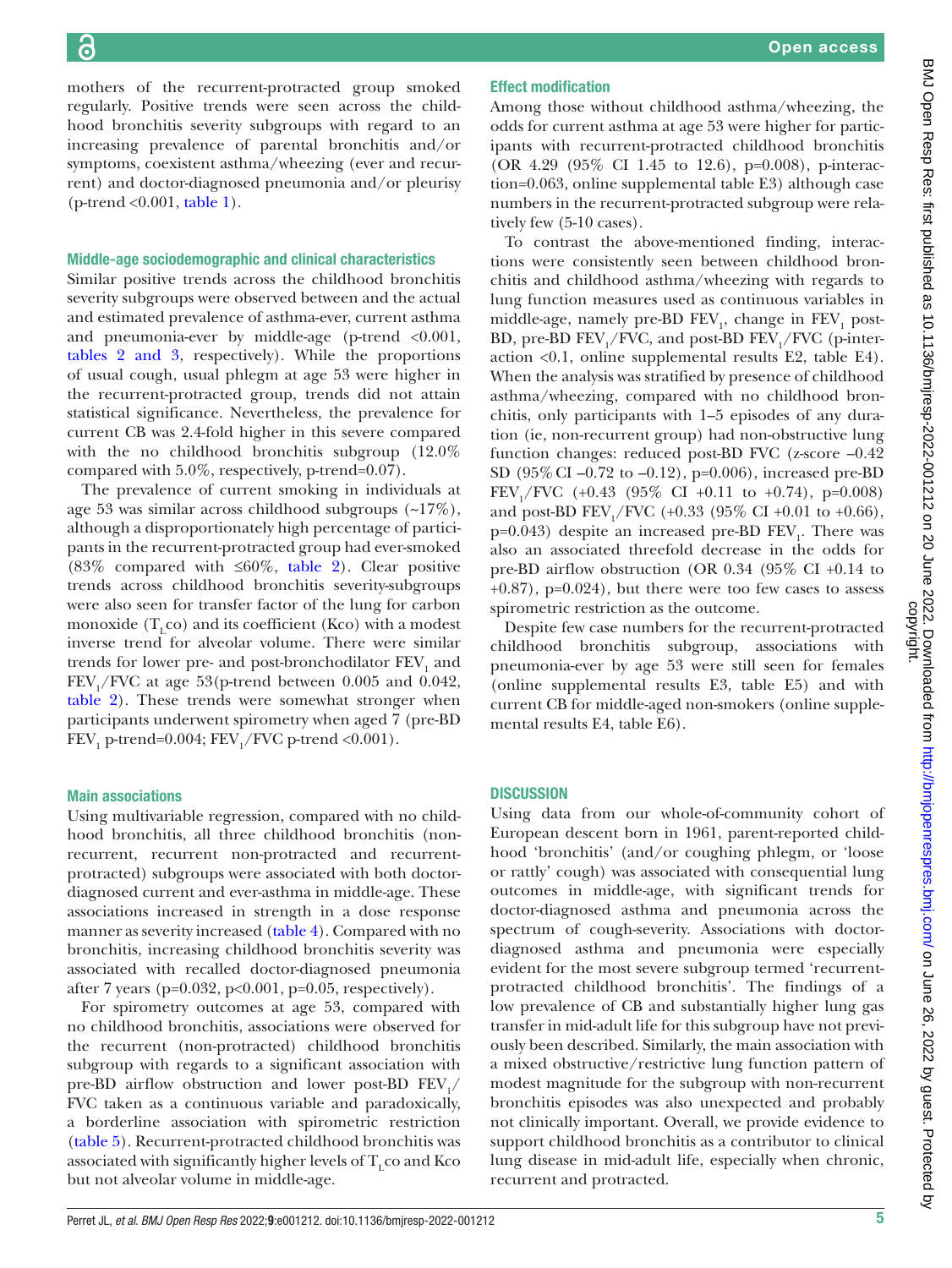<span id="page-5-0"></span>

| Table 2 Sociodemographic and clinical characteristics at age 53 of TAHS participants |              |                                     |                        |                                 |                   |  |  |
|--------------------------------------------------------------------------------------|--------------|-------------------------------------|------------------------|---------------------------------|-------------------|--|--|
| TAHS participants attending follow-up at age 53*†                                    |              |                                     |                        |                                 |                   |  |  |
|                                                                                      |              | Childhood bronchitis by age 7 years |                        |                                 |                   |  |  |
| Clinical characteristic at age 53 years                                              | <b>None</b>  | Non-recurrent protracted            | <b>Recurrent, non-</b> | <b>Recurrent-</b><br>protracted | P trend           |  |  |
| Clinical feature (n $(\%)$ ), N=3202                                                 | 1680 (52.5)  | 902(28.1)                           | 578 (18.1)             | 42(1.3)                         |                   |  |  |
| Age (years, SD)                                                                      | 53.0(1.0)    | 53.0(0.9)                           | 53.0(0.9)              | 53.2(1.0)                       | 0.100             |  |  |
| Sex (% male)                                                                         | 796 (47)     | 432 (48)                            | 327 (56)               | 23 (55)                         | 0.004             |  |  |
| Ever-smokers                                                                         | 1008 (60)    | 520 (58)                            | 325(56)                | 35(83)                          | 0.045             |  |  |
| Pack-years (median (IQR))                                                            |              | 12.9 (3.9-29) 14.7 (3.4-29)         | $12.8(2.5-30)$         | $11.1(7.5-37)$                  | 0.394             |  |  |
| <b>Current smokers</b>                                                               | 313 (19)     | 145 (16)                            | 91(16)                 | 7(17)                           | 0.075             |  |  |
| Usual cough $\geq$ 3 months                                                          | 158 (9.4)    | 92(10.3)                            | 62 (10.7)              | 8(19)                           | 0.117             |  |  |
| Usual phlegm $\geq$ 3 months                                                         | 94(5.6)      | 47 (5.3)                            | 38 (6.6)               | 5(12)                           | 0.231             |  |  |
| Chronic bronchitis-current                                                           | 81(5.0)      | 40 (4.6)                            | 32(5.9)                | 5(12)                           | 0.070             |  |  |
| Chronic bronchitis-ever                                                              | 137(8.5)     | 72 (8.3)                            | 59(11)                 | 7(17)                           | 0.245             |  |  |
| Doctor-diagnosed current asthma                                                      | 151(9.0)     | 116(13)                             | 114(20)                | 14 (33)                         | < 0.001           |  |  |
| Doctor-diagnosed asthma-ever                                                         | 317 (19)     | 221(25)                             | 238 (41)               | 28 (67)                         | < 0.001           |  |  |
| Aged $\geq 7$ years $\ddagger$                                                       | 313 (19)     | 221(25)                             | 218 (38)               | 28 (67)                         | < 0.001           |  |  |
| Doctor-diagnosed pneumonia-ever                                                      | 238 (14)     | 174 (19)                            | 146 (25)               | 15 (36)                         | < 0.001           |  |  |
| Aged $\geq 7$ years $\ddagger$                                                       | 204 (12)     | 135 (15)                            | 111 (19)               | 9(21)                           | < 0.001           |  |  |
| Hospitalisation-ever                                                                 | 73 (4.4)     | 59 (6.7)                            | 63 (11)                | 2(4.8)                          | < 0.001           |  |  |
| Spirometry (n (%)) N=2379§                                                           | 1238 (52.0)  | 686 (28.8)                          | 427 (17.9)             | 28(1.2)                         | $\qquad \qquad -$ |  |  |
| Pre-BD zFEV,                                                                         | $-0.04(2.0)$ | $-0.08(2.6)$                        | $-0.24(1.2)$           | $-0.19(1.0)$                    | 0.016             |  |  |
| Post-BD zFEV,                                                                        | $+0.16(1.0)$ | $+0.07(1.0)$                        | $-0.02(1.2)$           | $+0.06(0.9)$                    | 0.005             |  |  |
| BDR $\triangle$ FEV <sub>1</sub> (mL (SD))                                           | 109 (129)    | 104 (135)                           | 111 (135)              | 110 (127)                       | 0.766             |  |  |
| Pre-BD zFVC                                                                          | $+0.10(1.5)$ | $+0.07(2.1)$                        | $-0.03(1.0)$           | $+0.08(1.0)$                    | 0.144             |  |  |
| Post-BD zFVC                                                                         | $+0.10(0.9)$ | $+0.03(0.9)$                        | $+0.01(1.0)$           | $+0.09(0.9)$                    | 0.100             |  |  |
| BDR $\triangle$ FVC (mL (SD))                                                        | 19 (147)     | 13 (160)                            | 33 (157)               | 13 (148)                        | 0.310             |  |  |
| Pre-BD zFEV <sub>1</sub> /FVC                                                        | $-0.28(0.9)$ | $-0.32(0.9)$                        | $-0.39(1.0)$           | $-0.49(0.7)$                    | 0.042             |  |  |
| Pre-BD airflow obstruction¶                                                          | 88 (7.1)     | 54 (7.9)                            | 48 (11)                | 1(4)                            | 0.033             |  |  |
| Post-BD zFEV,/FVC                                                                    | $+0.07(0.9)$ | $+0.04(0.9)$                        | $-0.07(1.0)$           | $-0.09(0.7)$                    | 0.016             |  |  |
| Post-BD airflow obstruction¶                                                         | 48 (3.9)     | 30(4.4)                             | 24(5.7)                | 1(4)                            | 0.077             |  |  |
| Post-BD spirometric restriction¶                                                     | 23(1.9)      | 17(2.5)                             | 13(3.1)                | 0(0)                            | 0.242             |  |  |
| Transfer factor (n $(\%)$ ) N=2281§                                                  | 1194 (52.3)  | 647 (28.4)                          | 412 (18.1)             | 28(1.2)                         |                   |  |  |
| CO transfer factor (zT, co)                                                          | $+0.14(0.9)$ | $+0.17(1.0)$                        | $+0.23(1.0)$           | $+0.67(1.0)$                    | 0.008             |  |  |
| CO transfer coefficient (zKco)                                                       | $+0.23(1.0)$ | $+0.28(1.0)$                        | $+0.41(1.0)$           | $+0.79(1.1)$                    | < 0.001           |  |  |
| Alveolar volume (zVA)                                                                | $-0.09(1.0)$ | $-0.11(1.0)$                        | $-0.19(0.9)$           | $-0.07(1.0)$                    | 0.071             |  |  |

\*Clinical and lung function variables are expressed by n(%) and z-score (SD), respectively, unless otherwise specified. †Participant numbers differ by questionnaire, spirometry and transfer factor measurements as indicated in italics.

‡Doctor-diagnosed asthma | pneumonia recalled after childhood bronchitis was assessed that is, after age 7.

§By definition, z-scores that are measured in SD units haves a mean of 0 and SD of 1.

¶Airflow obstruction was defined by FEV<sub>1</sub>/FVC <LLN; spirometric restriction by post-BD FVC <LLNand FEV<sub>1</sub>/FVC ≥LLN.

BD, bronchodilator; BDR, bronchodilator response; FEV<sub>1</sub>, forced expiratory volume in 1 s; FVC, forced vital capacity; Kco, carbon monoxide transfer coefficient; LLN, lower limit of normal; TAHS, Tasmanian Longitudinal Health Study; T<sub>L</sub>co, transfer factor for carbon monoxide of the lung; VA, alveolar volume; z, z-score.

Unexpectedly, a history of recurrent-protracted bronchitis in childhood was not strongly associated with CB is middle-age. Therefore, we postulate that only a relatively small subgroup at most may have had persistent productive cough episodes spanning childhood to mid-adult life, with adult CB mainly influenced by two age-related factors. Analogous to asthma remission that is common in later childhood and adolescence, most children seem to 'grow out of' bronchitis during their late childhood or early adolescent years $9^{32}$  that could be in part explained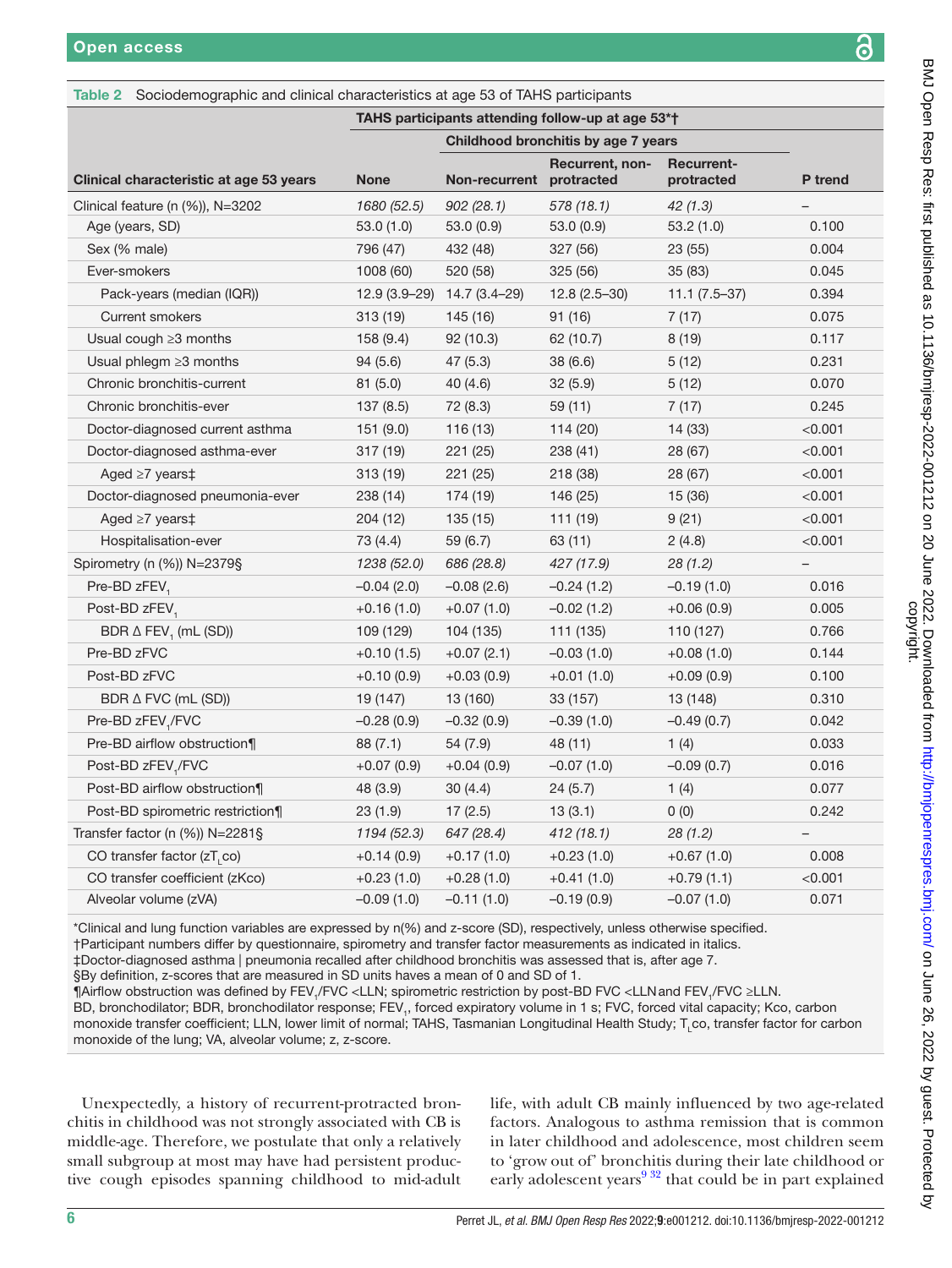Table 3 Estimated prevalence of lung conditions by childhood bronchitis severity, adjusted for confounding variables

|                                    | TAHS participants attending follow-up at age 53 (% (95% CI))* |                                                   |                                                 |                                     |                |  |  |  |
|------------------------------------|---------------------------------------------------------------|---------------------------------------------------|-------------------------------------------------|-------------------------------------|----------------|--|--|--|
| <b>Clinical</b>                    |                                                               | Prevalence of childhood bronchitis by age 7 years |                                                 |                                     |                |  |  |  |
| characteristic at<br>age 53 years  | None (52.5%)                                                  | Non-recurrent<br>$(28.1\%)$                       | <b>Recurrent, non-</b><br>protracted $(18.1\%)$ | Recurrent-protracted<br>$(1.3\%)$ † | <b>P</b> trend |  |  |  |
| Chronic bronchitis-<br>current     | $5.4$ (4.2 to 6.5)                                            | 4.6 (3.2 to 5.9)                                  | $5.1$ (3.3 to 6.8)                              | $9.9(1.5 \text{ to } 18.2)$         | 0.070          |  |  |  |
| Chronic bronchitis-<br>ever        | 8.9 (7.4 to 10.3)                                             | 8.2 (6.3 to 10.0)                                 | $9.5(7.2 \text{ to } 11.9)$                     | 14.8 (4.5 to 25)                    | 0.245          |  |  |  |
| Doctor-diagnosed<br>current asthma | 8.6 (7.2 to 10.0)                                             | 11.5 (9.4 to 13.6)                                | 16.2 (13.1 to 19.2)                             | 29.4 (15.7 to 43.1)                 | < 0.001        |  |  |  |
| Doctor-diagnosed<br>asthma-ever    | 27.0 (24.9 to 29.0)                                           | 32.9 (30.0 to 35.8)                               | 50.1 (46.4 to 53.9)                             | 70.1 (57.1 to 83.0)                 | < 0.001        |  |  |  |
| Dr-diagnosed<br>pneumonia-ever     | 14.4 (12.6 to 16.0)                                           | 19.2 (16.7 to 21.8)                               | 25.1 (21.5 to 28.7)                             | 35.0 (20.6 to 49.4)                 | < 0.001        |  |  |  |

\*Absolute numbers derived from multivariable regression analyses using the 'margin' command.

†Prevalence estimates are based on n=42.

TASH, Tasmanian Longitudinal Health Study.

by immune system maturation. $33 \frac{34}{15}$  Equally, CB most commonly develops during the productive working years of an adult resulting from environmental exposures e.g. cigarette smoking and/or air pollutants in the workplace,[35 36](#page-10-20) which is in keeping with CB-onset in adulthood.

Interestingly, among those most affected by childhood bronchitis, we found associations with current asthma in middle-age which were evident even for participants without a history of childhood asthma/wheezing at age 7. This suggests that a predisposition to multiple and protracted episodes of childhood bronchitis could lead to damaged airways, and that a degree of airway narrowing from remodelling could impair normal airway development to manifest as symptomatic asthma in later life.<sup>37</sup> As we were unable to tease out the precise overlaps between PBB, virus-associated wheeze and classic allergic asthma with regard to childhood wheezing, this prompted us to perform the analysis within strata of childhood asthma/ wheezing. In this interaction analysis, we were still able to detect a significant association between the severe recurrent-protracted bronchitis subgroup and adult asthma for those who did not have parent-reported asthma and/or wheezing in childhood, suggesting the observed association could be independent of childhood asthma.

In contrast, we also found lung function deficits, for example, decrease in the odds for airflow obstruction for the subgroup with non-recurrent bronchitis episodes and coexistent childhood asthma/wheezing, but there was limited power to detect coexistent spirometric restriction. While we cannot draw firm conclusions, these findings are consistent with the Tucson Children's Respiratory Study (TCRS). The TCRS accurately defined 'other lower respiratory illnesses (LRIs) by age 3' after excluding radiologically confirmed pneumonia and found a main association with active wheeze but not physician-diagnosed asthma

by age 30 (n=738), however, did not stratify analyses by childhood asthma/wheeze status. $38$  These authors also found consistent reductions in  $\rm{FEV}_1$  and  $\rm{FVC}$  of around 120mL prebronchodilator and postbronchodilator in those with LRIs in early life, which could predispose individuals to COPD with a normal age-related decline if peak lung function was not attained from impaired lung function growth due to adverse exposures in utero and early childhood.<sup>[13–18 39](#page-10-8)</sup> The latter lung function finding is also consistent with our previous study that investigated the long-term outcomes of doctor-diagnosed childhood pneumonia and/or pleurisy and showed a restrictive lung function pattern on measures of static lung volumes in middle-age.<sup>2</sup>

The observed 'physiologically relevant' elevations in lung transfer factor levels<sup>27</sup> in the absence of increased alveolar volume for the severe recurrent-protracted subgroup could plausibly relate to the high observed prevalence of coexistent asthma/wheezing in childhood $^{40}$  and adulthood. $^{41}$   $^{42}$  However, this finding also raises the possibility of a vascular mechanism like that seen in bronchiectasis in which broncho-pulmonary anastomoses derived from an expansion of a collateral and high-pressure bronchial artery network diverts pulmonary artery blood flow away from diseased parts to better supply the normal lung, $43$  although the increase in bronchitic symptoms was only modest. Interestingly, lung transfer factor  $(T_{\text{r}}\text{co})$  can be high for adult patients at their first clinical presentation with bronchiectasis, which could be a feature prior to an accelerated decline which typically accompanies disease progression.<sup>44</sup>

Our detailed questioning of parents of the 7year-old children from a whole-of-community population allowed us to identify a severe subgroup that probably resembles PBB as closely as was possible without having data on antibiotic therapy and its response, given PBB was not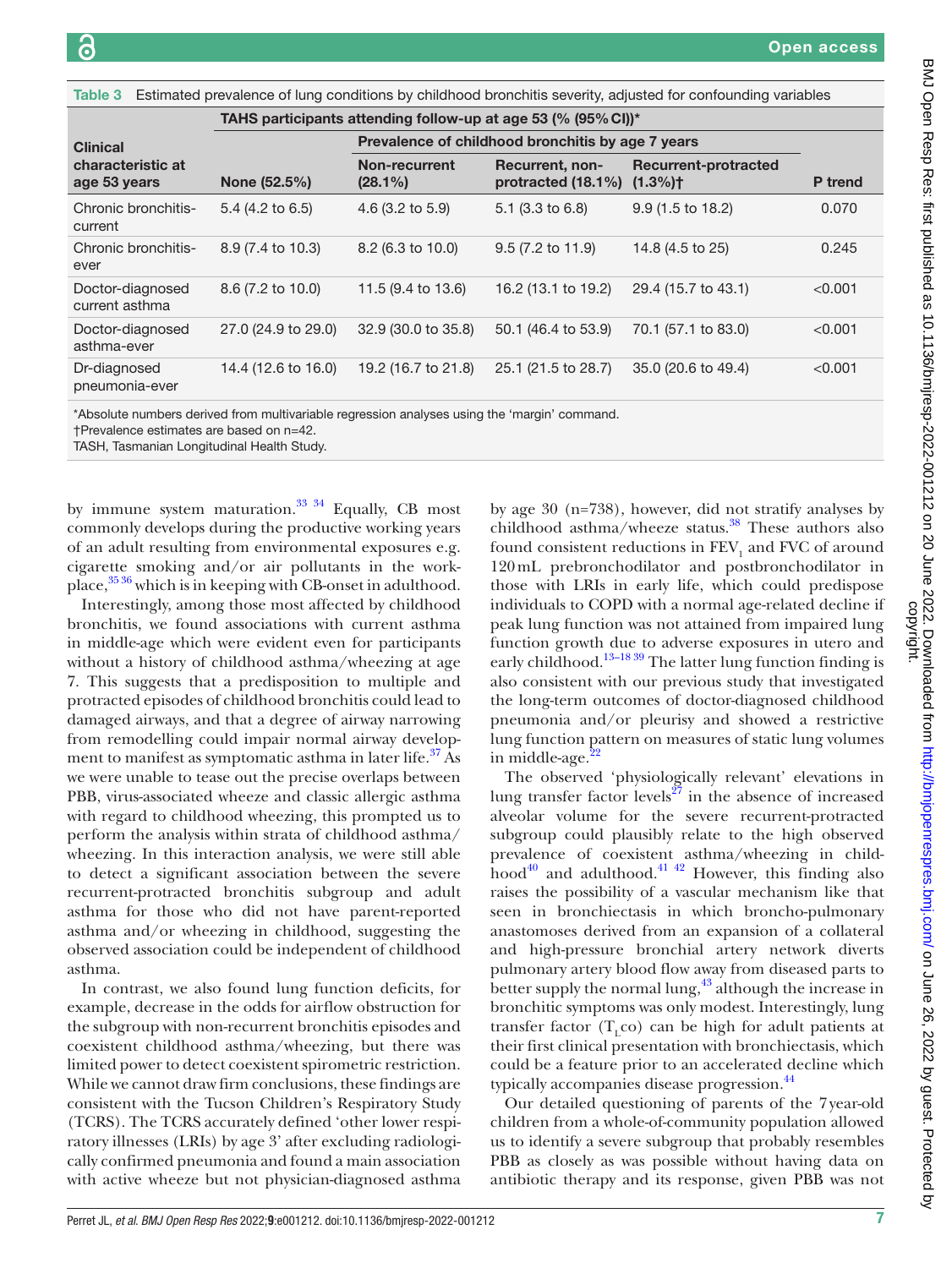| . .<br>$\frac{1}{2}$ |  |  |
|----------------------|--|--|
|                      |  |  |
|                      |  |  |
|                      |  |  |

|                          |           |         |               | Childhood bronchitis severity at age 7 (N=3202)†‡<br>Non-recurrent (n=902) |               | Recurrent, non-protracted (n=578) |                | Recurrent-protracted (n=42)          |
|--------------------------|-----------|---------|---------------|----------------------------------------------------------------------------|---------------|-----------------------------------|----------------|--------------------------------------|
| Lung condition at age 53 | Cases (N) | Model N | Case (n)      | OR (95% CI)                                                                | Case (n)      | OR (95% CI)                       | Case (n)       | OR (95% CI)                          |
| CB-current               | 158       | 3062    | A<br>A        | 0.90(0.67 to 1.22)                                                         | 32            | 1.07 (0.76 to 1.50)               | 5              | 1.75(0.75 to 4.08)                   |
| CB-ever                  | 275       | 3085    | 22            | 0.84 (0.56 to 1.25)                                                        | 59            | 0.93 (0.60 to 1.45)               |                | 1.94 (0.72 to 5.21)                  |
| Asthma-current           | 395       | 3178    | $\frac{6}{1}$ | 1.48 (1.14 to 1.92) <sup>**</sup>                                          | 14            | $2.44(1.85, 3.21)***$             | $\overline{4}$ | $4.54$ (2.31 to 8.91)***             |
| Asthma-ever              | 804       | 3196    | 221           | 1.33 $(1.11$ to $1.57)$ **                                                 | 238           | $2.75$ (2.28 to 3.31)***          | 88             | 6.49 (3.44 to 12.2)***               |
| $\geq$ 7 years $\S$      | 783       | 3196    | 221           | 1.41 (1.16 to 1.72)**                                                      | 218           | $2.74(2.21 to 3.41***$            | 88             | 8.19 (4.22 to 15.9) <sup>***</sup>   |
| Pneumonia-ever           | 574       | 3188    | 174           | $1.43(1.15 to 1.78)$ **                                                    | 146           | $2.02$ (1.58 to 2.57)***          | ഥ              | $3.19(1.66 to 6.14)$ <sup>**</sup>   |
| $\geq$ 7 years $\S$      | 460       | 3188    | 135           | 1.30 (1.02 to 1.65)*                                                       | $\frac{1}{1}$ | 1.79 (1.37 to 2.33)***            | ග              | 2.18 (1.00 to 4.74)                  |
| <7 years                 | 114       | 3188    | တွ            | $2.21(1.38 to 3.56)$ **                                                    | 35            | $3.39(2.05 to 5.60)***$           | ဖ              | $9.80$ (3.70 to 25.9) <sup>***</sup> |

rParent-reported bronchitis by age 7 categorised into none (reference=1, not shown), non-recurrent, recurrent (>5 episodes of coughing phlegm or 'loose, or rattly' cough lasting <1 month on †Parent-reported bronchitis by age 7 categorised into none (reference=1, not shown), non-recurrent, recurrent (>5 episodes of coughing phlegm or 'loose, or rattly' cough lasting <1month on average), and recurrent-protracted (>5 episodes, ≥1 month average duration). average), and recurrent-protracted (>5 episodes, ≥1month average duration).

‡Multivariable models were adjusted for rurality of school, paternal occupation, family history of bronchitis, sibling number, maternal and paternal smoking, and participant sex.<br>§Doctor-diagnosed asthma | pneumonia recall ‡Multivariable models were adjusted for rurality of school, paternal occupation, family history of bronchitis, sibling number, maternal and paternal smoking, and participant sex.

§Doctor-diagnosed asthma | pneumonia recalled after childhood bronchitis was assessed that is, after age 7.

<span id="page-7-0"></span>CB, chronic bronchitis. CB, chronic bronchitis.  $IP = 0.050$ .  $\P$ P=0.050.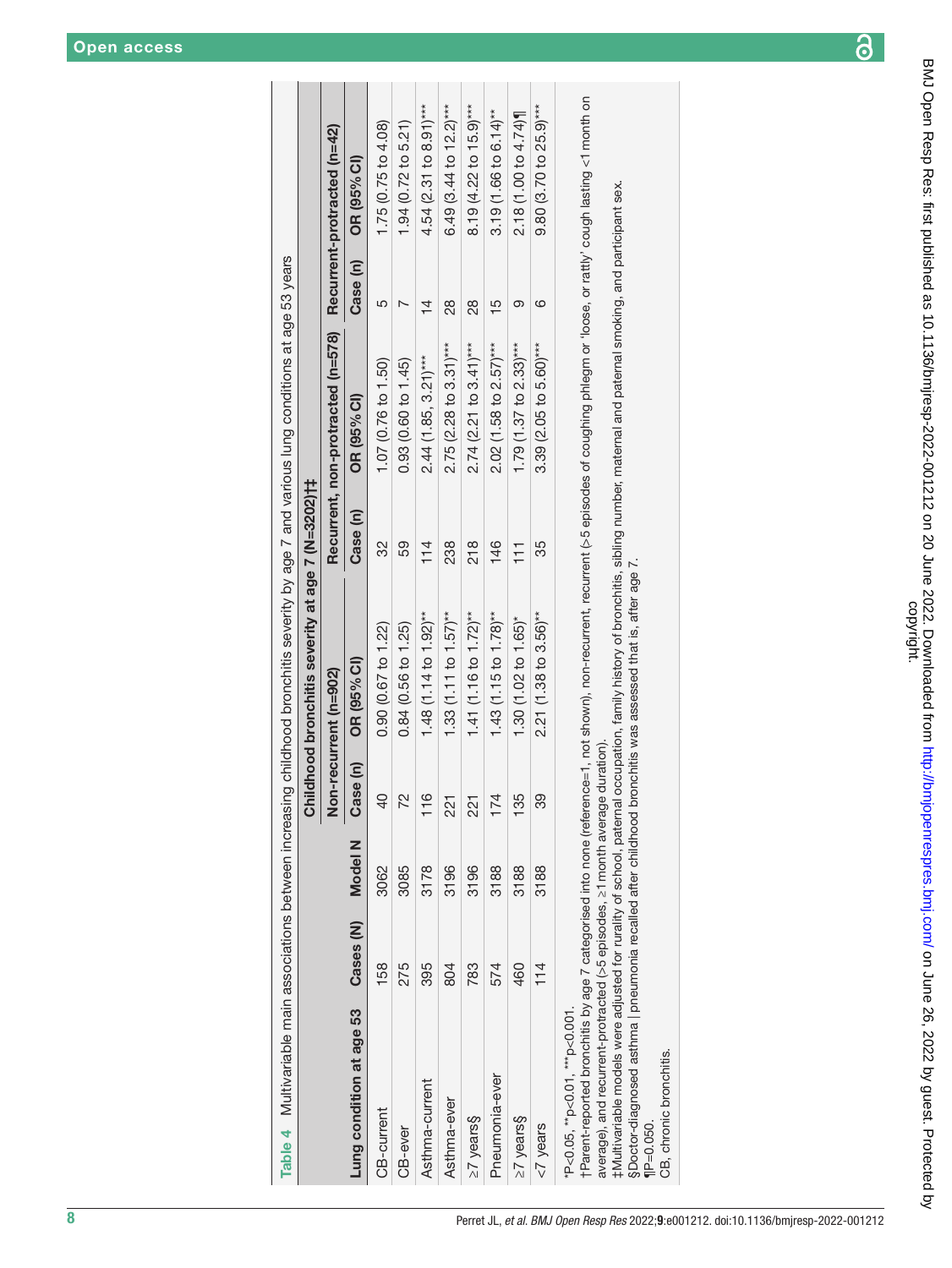<span id="page-8-0"></span>Table 5 Multivariable main associations between increasing childhood bronchitis severity by age 7 and lung function at age 53 years

| Adult outcome at age 53          |          |           | Childhood bronchitis severity at age $7(\beta (95\% \text{ Cl}) N=2379) \uparrow +\S$ |                                       |                                         |  |
|----------------------------------|----------|-----------|---------------------------------------------------------------------------------------|---------------------------------------|-----------------------------------------|--|
| Lung function¶                   | Case (n) | Model (N) | Non-recurrent<br>$(n=686)$                                                            | Recurrent, non-<br>protracted (n=427) | <b>Recurrent-protracted</b><br>$(n=28)$ |  |
| Pre-BD zFEV,                     |          | 2379      | $-0.02$ $(-0.22, +0.17)$                                                              | $-0.15 (-0.39, +0.08)$                | $-0.10$ $(-0.88, +0.68)$                |  |
| Post-BD zFEV,                    |          | 2354      | $-0.09$ $(-0.19, +0.01)$                                                              | $-0.16$ $(-0.28, -0.05)$ **           | $-0.09$ $(-0.47, +0.29)$                |  |
| BDR $\triangle$ FEV, (mL)        |          | 2344      | $-4.8(-17, +8)$                                                                       | $-0.05(-15, +15)$                     | $-0.10$ $(-50, +50)$                    |  |
| Pre-BD zFVC                      |          | 2378      | $-0.02$ $(-0.18, +0.13)$                                                              | $-0.10$ $(-0.28, +0.08)$              | $+0.01$ (-0.59, $+0.62$ )               |  |
| Post-BD zFVC                     |          | 2354      | $-0.08$ $(-0.16,+0.01)$                                                               | $-0.09(-0.19,+0.01)$                  | $-0.005 (-0.34,+0.33)$                  |  |
| $BDR \triangle FVC$ (mL)         |          | 2343      | $-3.3(-17, +11)$                                                                      | $+8.7$ (-8.1, $+26$ )                 | $-10(-66, +46)$                         |  |
| Pre-BD zFEV,/FVC                 |          | 2378      | $-0.03$ $(-0.12, +0.06)$                                                              | $-0.09$ $(-0.19, +0.02)$              | $-0.19(-0.54, +0.16)$                   |  |
| Pre-BD airflow<br>obstruction††  | 191      | 2378      | $1.12(0.79 - 1.61)$                                                                   | $1.64$ (1.11-2.40)*                   | ş                                       |  |
| Post-BD zFEV <sub>1</sub> /FVC   |          | 2354      | $-0.03$ $(-0.11, +0.06)$                                                              | $-0.12$ $(-0.22, -0.02)^*$            | $-0.15$ $(-0.49, +0.19)$                |  |
| Post-BD airflow<br>obstruction** | 103      | 2342      | $1.16(0.72 - 1.87)$                                                                   | 1.46 (0.87, 2.47)                     | $\S$                                    |  |
| Spirometric restriction**        | 53       | 2239      | $1.67(0.89 - 3.11)$                                                                   | 1.99 (0.97-4.01) † †                  | $\S$                                    |  |
| $ZT_{1}$ co                      |          | 2285      | $+0.03$ (-0.06, $+0.12$ )                                                             | $+0.09$ (-0.02, +0.20)                | $+0.51 (+0.15, +0.88)$ **               |  |
| zKco                             |          | 2285      | $+0.05 (-0.04, +0.15)$                                                                | $+0.18 (+0.06, +0.29)$ **             | $+0.51 (+0.13, +0.89)$ **               |  |
| $ZV_A$                           |          | 2285      | $-0.02$ $(-0.11, +0.07)$                                                              | $-0.09$ $(-0.20, +0.02)$              | $+0.06$ (-0.30, $+0.42$ )               |  |
|                                  |          |           |                                                                                       |                                       |                                         |  |

\*P<0.05, \*\*p<0.01.

†Parent-reported bronchitis by age 7 categorised into none (reference=1, not shown), non-recurrent, recurrent (>5 episodes of coughing phlegm or 'loose, or rattly' cough lasting <1month on average), and recurrent-protracted (>5 episodes, ≥1month average duration). ‡Multivariable models were adjusted for rurality of school, paternal occupation, family history of bronchitis, sibling number, maternal and paternal smoking, and participant sex.

§Cells that had <5 cases; see [table 2](#page-5-0) for case numbers.

¶Lung function measured in z-scores which, by definition, has a mean of 0 and SD of 1.

\*\*ORs: pre-BD airflow obstruction (zFEV<sub>1</sub>/FVC <LLN); spirometric restriction (post-BD zFVC <LLNand zFEV<sub>1</sub>/FVC ≥LLN).

††P=0.050.

BD, bronchodilator; BDR, bronchodilator response; CB, chronic bronchitis; FEV<sub>1</sub>, forced expiratory volume in 1 s; FVC, forced vital capacity; Kco, carbon monoxide transfer coefficient; LLN, lower limit of normal; T<sub>L</sub>co, carbon monoxide transfer factor of the lung; V<sub>A</sub>, alveolar volume.

defined until  $2016<sup>7</sup>$  Notably,  $8\%$ -10% of children with PBB are complicated by bronchiectasis within the next 5 years,<sup>910</sup> which raises the possibility that some positive auscultatory signs heard by a medical practitioner who diagnosed pneumonia during an acute respiratory illness could rather have actually been bronchiectasis in our most severe subgroup and high resolution CT scans would have ideally been performed to investigate this hypothesis.[45](#page-10-27) Nonetheless, the awareness of PBB as a treatable and preventable cause of bronchiectasis is crucial especially for some socially disadvantaged communities, for example, Indigenous Australian populations.

The main strength of our TAHS cohort is the prospective, longitudinal data collection over five decades used to evaluate relationships between childhood respiratory health and long-term respiratory outcomes. The comprehensive questioning allowed us to create severity categories for childhood cough phenotypes that identified some severity–outcome relationships which strengthens the argument for a causal association. Although the severe subgroup with recurrent-protracted childhood bronchitis was small in this general population sample,

there was sufficient statistical power to detect significant associations with long-term outcomes enhanced by a large reference group without bronchitis in childhood.

Regarding limitations, our study relied on parental report of their children's health at age 7 and self-report of doctor-diagnosed conditions at mean age 53. We acknowledge the potential for misclassification of childhood bronchitis (and asthma/wheezing), which could have been overestimated or underreported by parents according to its severity, but this misreporting of information across multiple exposure groups would bias estimates towards the null as such misclassification is more likely to be non-differential. There was also potential for differential misclassification of the self-reported adult lung conditions by exposure status. However, with the 46-year lag between exposure and outcome measurements and the likelihood of multiple intervening life events, such differential reporting by participants seemed unlikely. While a typical pattern of attrition was observed for males of lower socioeconomic class, the possibility of collider bias (from inappropriately controlling for a collider variable that is influenced independently by both the exposure

BMJ Open Resp Res: first published as 10.1136/bmjresp-2022-001212 on 20 June 2022. Downloaded from <http://bmjopenrespres.bmj.com/> on June 26, 2022 by guest. Protected by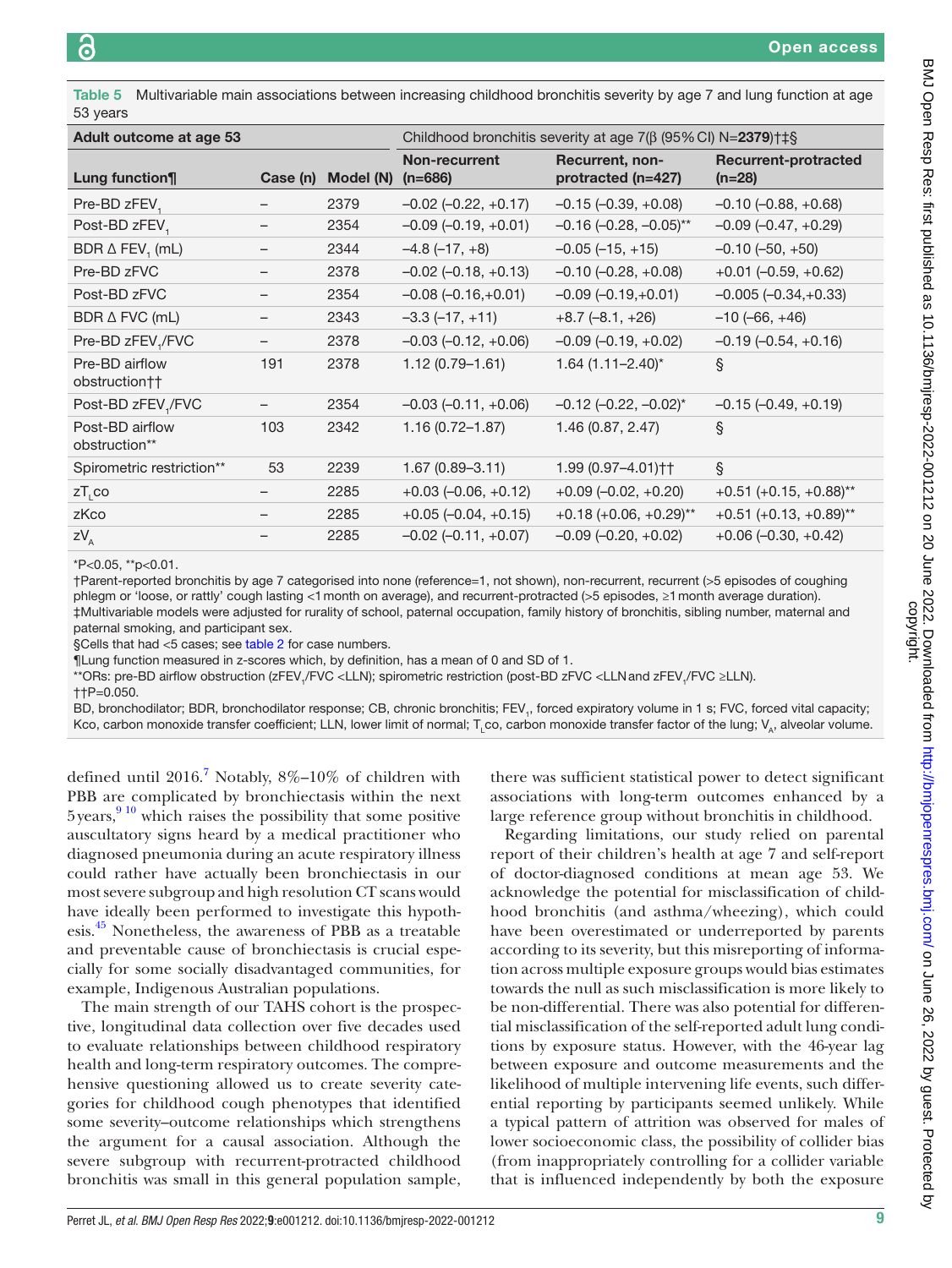<u>ခ</u>

and outcome) is not likely because the prevalence of proxy outcomes 10 years earlier were largely unaffected and the loss to follow-up was similar between the exposure groups. Although several hypotheses were tested, these were predetermined by their biological plausibility based on previous literature<sup>9 10 19 22</sup> and so we interpreted the general pattern of results rather than focusing on individual p values or using a Bonferroni correction. Finally, the Australian participants included in this study were almost exclusively of European ethnicity and in this era (born 1961) were not routinely immunised against common childhood pathogens, for example, measles, pneumococcus and *Haemophilus influenzae* type B. This may limit the generalisability of our findings to later birth cohorts and other ethnic groups in the vaccination era.

#### **CONCLUSION**

In summary, our findings suggest associations between childhood 'bronchitis' and doctor-diagnosed pneumonia and asthma in adulthood, especially evident for the recurrent-protracted subgroup, with trends across the spectrum of cough severity. The elevation of lung gas transfer in middle-age for this recurrent-protracted group is interesting and may be explained by asthma, chronic vascular changes and/or mild bronchiectasis; where possible, replication in other similar cohorts and further research to establish its clinical significance is warranted. Collectively, these findings provide novel insights into the potential natural history of severe bronchitis in children. Importantly, they support initiatives to enhance awareness among primary care physicians to promote the timely diagnosis and management of protracted episodes of cough in children with close monitoring for subsequent development of asthma and other complications such as bronchiectasis.

#### Author affiliations

<sup>1</sup> Centre for Epidemiology and Biostatistics, Melbourne School of Population and Global Health, The University of Melbourne, Melbourne, Victoria, Australia <sup>2</sup>Department of Respiratory and Sleep Medicine, The Austin Hospital, Melbourne, Victoria, Australia

3 Institute for Breathing and Sleep (IBAS), Melbourne, Victoria, Australia 4 Department of Respiratory Medicine, The Royal Children's Hospital, Melbourne, Victoria, Australia

<sup>5</sup>Infection and Immunity, Murdoch Children's Research Institute, Melbourne, Victoria, Australia

6 Department of Medicine, University of Tasmania, Hobart, Tasmania, Australia  $7$ Department of Public Health, School of Psychology and Public Health, La Trobe University, Bundoora, Victoria, Australia

<sup>8</sup>School of Health Sciences, Swinburne University of Technology, Hawthorn, Victoria, Australia

<sup>9</sup> Prince of Wales' Clinical School, and Mechanisms of Disease and Translational Research, Faculty of Medicine, University of New South Wales, Sydney, New South Wales, Australia

<sup>10</sup>Monash Lung, Sleep, Allergy and Immunology, Monash Health, Clayton, Victoria, Australia

<sup>11</sup>School of Clinical Sciences, Monash University, Clayton, Victoria, Australia <sup>12</sup>School of Public Health and Preventive Medicine, Monash University, Melbourne, Victoria, Australia

<sup>13</sup>Department of Respiratory Medicine, Queensland Children's Hospital, Brisbane, Queensland, Australia

<sup>14</sup>Child Health Division, Menzies School of Health Research, Darwin, Northern Territory, Australia

<sup>15</sup>Australian Centre for Health Services Innovation, Queensland University of Technology, Brisbane, Queensland, Australia

Acknowledgements We acknowledge the TAHS study participants and previous investigators, Drs Heather Gibson, Bryan Gandevia, Harold Silverstone and Norelle Lickiss. We thank Professors Mark Jenkins (Centre for Epidemiology & Biostatistics, VIC), Alan James (Sir Charles Gardner Hospital, WA), Peter Frith (Flinders University, SA), Graham Giles (Cancer Council Victoria), A/Prof David Johns (UTAS) and Richard Wood-Baker (Royal Hobart Hospital, TAS), and Drs Melanie Matheson (University of Melbourne, VIC), Iain Feather (Gold Coast Hospital, QLD), James Markos (Launceston General Hospital, TAS) and Geza Benke (Monash University, VIC), who are investigators of TAHS but not coauthors of this manuscript, for their assistance with obtaining funds and data collection. We also acknowledge all the study site coordinators and respiratory scientists who collected data in the lung function laboratories of Tasmania, Victoria, Queensland and New South Wales; the research interviewers and data entry operators; and the organisational roles of Ms Cathryn Wharton and Dr Desiree Mészáros. Furthermore, we thank the late Dr Stephen Morrison (University of Queensland) for his assistance with obtaining funds/ data collection. Finally, we thank the Archives Office of Tasmania for providing data from the 1968 and 1974 TAHS questionnaires and copies of the school medical records.

Contributors The authors alone are responsible for the content and writing of the article. SCD, EHW, MJA, JLH, PST, GH, BE, LG and JLP were involved in acquiring funding and/or establishing study directions and protocols. The data was acquired by SCD, EHW, MJA, PST and BRT. JLP led the analysis and interpretation of data with support especially from SCD, DW and ABC, as well as MAR, AJL, CJL, DSB and GB. JLP wrote the initial draft of the manuscript, which was critically revised for important content by all authors, especially DW, ABC and EHW. All authors approved the submission of the manuscript. JLP is acting guarantor who accepts full responsibility for the work and/or conduct of the study, had access to the data, and controlled the decision to publish.

Funding The TAHS was supported by the National Health and Medical Research Council (NHMRC) of Australia, research grants 299901 and 1021275; the University of Melbourne; Clifford Craig Foundation; the Victorian, Queensland and Tasmanian Asthma Foundations; Royal Hobart Hospital; Helen MacPherson Smith Trust; and GlaxoSmithKline. JP, AL, ABC and SCD are funded through the NHMRC of Australia. DW is funded by a fellowship from the NHMRC CRE in bronchiectasis (AusBREATHE). ABC is also supported by the Queensland Children's Foundation.

Competing interests JP, AL, CL, DB, EHW, MJA and SCD have received an investigator-initiated grant from GlaxoSmithKline for unrelated research, and SCD holds a similar grant from AstraZeneca. MJA also holds investigator-initiated grants from Pfizer, Boehringer-Ingelheim and Sanofi for unrelated research; has undertaken an unrelated consultancy and received assistance with conference attendance from Sanofi; and received a speaker's fee from GlaxoSmithKline. ABC is on independent data safety and monitoring boards for a SARs-COV2 vaccine (Moderna), an unlicensed RSV vaccine (GSK) and monoclonal antibody (AstraZeneca), where the monies are received by her institution. BRT serves on the medical advisory boards of Chiesi Australia and 4D Medical and has received an unrelated consultancy from GlaxoSmithKline and speaker fees from Mundipharma. AL has received investigational product (EpiCeram TM) free of charge from Primus Pharmaceuticals for use in unrelated research. DW has received consultancy fee from MSD for participation on an expert input forum, outside the submitted work.

Patient and public involvement Patients and/or the public were not involved in the design, or conduct, or reporting, or dissemination plans of this research.

Patient consent for publication Not applicable.

Ethics approval This study was approved by Human Ethics Review Committees at all participating institutions, principally the Universities of Melbourne (040375) and Tasmania (H0012710). Written informed consent was obtained from all participants.

Provenance and peer review Not commissioned; externally peer reviewed.

Data availability statement Data are available on reasonable request. TAHS is a cohort study with data that has been prospectively collected since 1968 and will be an ongoing resource for future epidemiological analyses. Data collection protocols have been detailed in the TAHS cohort profile paper published in 2016 (Matheson et al. 2016 doi: 10.1093/ije/dyw028). The raw data have not been made widely available, but expressions of interest can be discussed with the corresponding author, JLP and/or principal investigator, SCD, on an individual basis.

Supplemental material This content has been supplied by the author(s). It has not been vetted by BMJ Publishing Group Limited (BMJ) and may not have been peer-reviewed. Any opinions or recommendations discussed are solely those of the author(s) and are not endorsed by BMJ. BMJ disclaims all liability and responsibility arising from any reliance placed on the content. Where the content